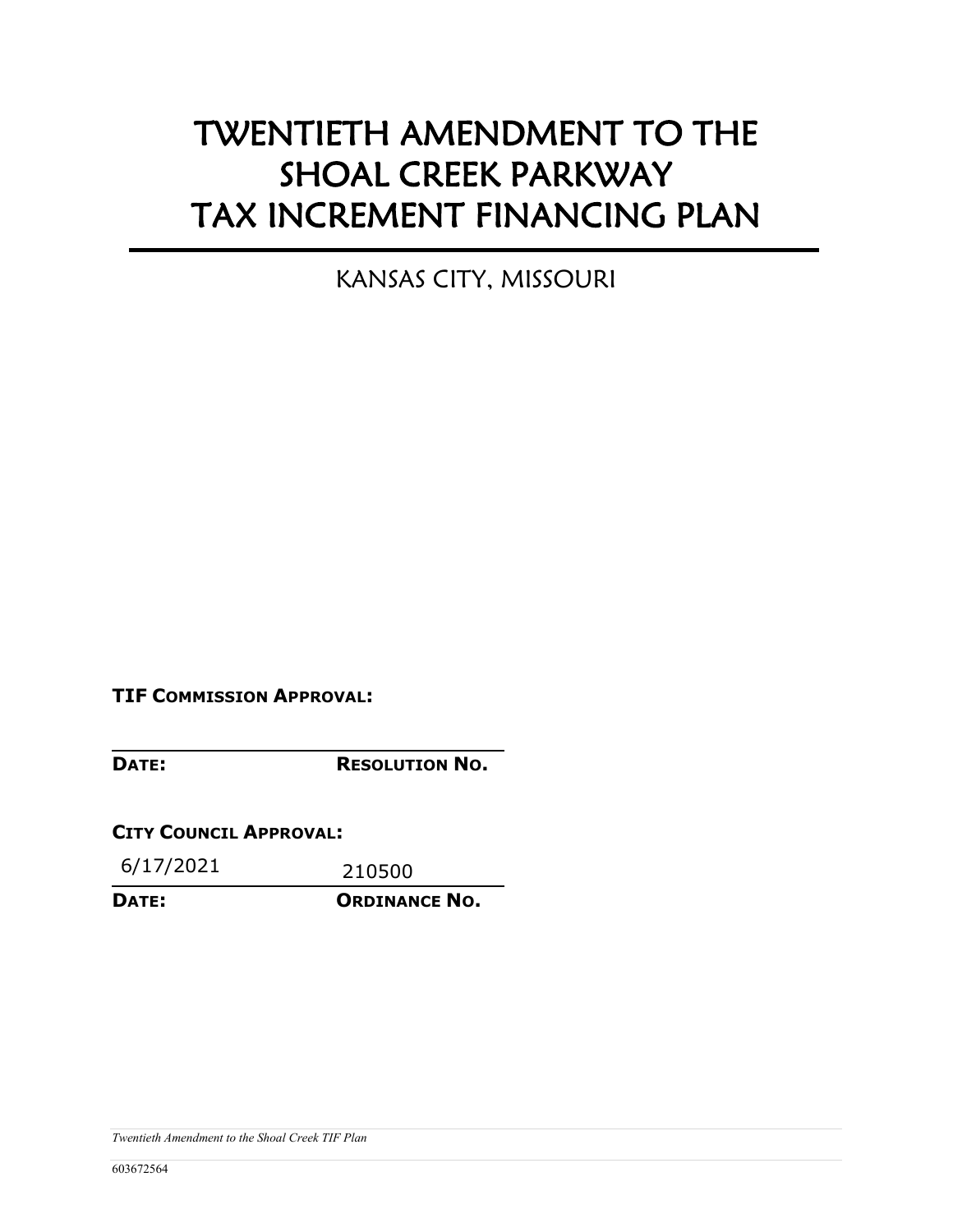### **Twentieth Amendment to the Shoal Creek Tax Increment Financing Plan**

The Twentieth Amendment (hereinafter the "Twentieth Amendment") to the Shoal Creek Parkway Tax Increment Financing Plan (the "Plan") is intended to amend the Plan, as approved by the City Council of Kansas City, Missouri by Ordinance No. 941443 and as subsequently amended by the First Amendment to the Plan, as approved by Ordinance No. 971310, the Second Amendment to the Plan, as approved by Ordinance No. 021283, as amended and approved by Ordinance No. 030545, the Third Amendment to the Plan, as approved by Ordinance No. 040457, the Fourth Amendment to the Plan, as approved by Ordinance No. 041218, the Fifth Amendment to the Plan, as approved by Ordinance No. 060903, the Sixth Amendment to the Plan, as approved by Ordinance No. 061320, the Seventh Amendment to the Plan, as approved by Ordinance No. 080419, the Eighth Amendment to the Plan, as approved by Ordinance No. 081118, the Ninth Amendment to the Plan, as approved by Ordinance No. 090262, the Tenth Amendment to the Plan, as approved by Ordinance No. 110073, the Eleventh Amendment to the Plan, as approved by Ordinance No. 130532, the Twelfth Amendment to the Plan, as approved by Ordinance No. 160592, the Thirteenth Amendment to the Plan, as approved by Committee Substitute for Ordinance No. 170327, the Fourteenth Amendment to the Plan, as approved by Ordinance No. 180583, the Fifteenth Amendment to the Plan, as approved by Ordinance No. 190216, the Sixteenth Amendment, as approved by Ordinance No. 190894, the Seventeenth Amendment, as approved by Ordinance No. 200217, the Eighteenth Amendment, as approved by Ordinance No. 201016 and the Nineteenth Amendment, as approved by Ordinance No. 210134 (collectively, the Shoal Creek Parkway Tax Increment Financing Plan, as amended, shall hereinafter be referred to as the "Plan").

The Twentieth Amendment (1) modifies the Budget of Redevelopment Project Costs, (2) modifies the Sources of Funds and (3) modifies certain exhibits to and sections of the Plan that are in furtherance of the foregoing.

**Amendment No: 1:** Delete Section I.D., entitled "Redevelopment Plan Objectives", and insert the following in lieu thereof:

"D. Redevelopment Plan Objectives. The general objectives of the Redevelopment Plan are:

1. To eliminate conditions which cause the Redevelopment Area to be designated as an Economic Development Area and to encourage the provision of basic infrastructure.

2. To preserve and enhance the tax base of the City and the other Taxing Districts by developing the Redevelopment Area to its highest and best use, encouraging private investment in the surrounding area, increasing employment opportunities and to discourage residents, commerce, industry and manufacturing from moving to another state.

3. To increase employment and housing opportunities in the City.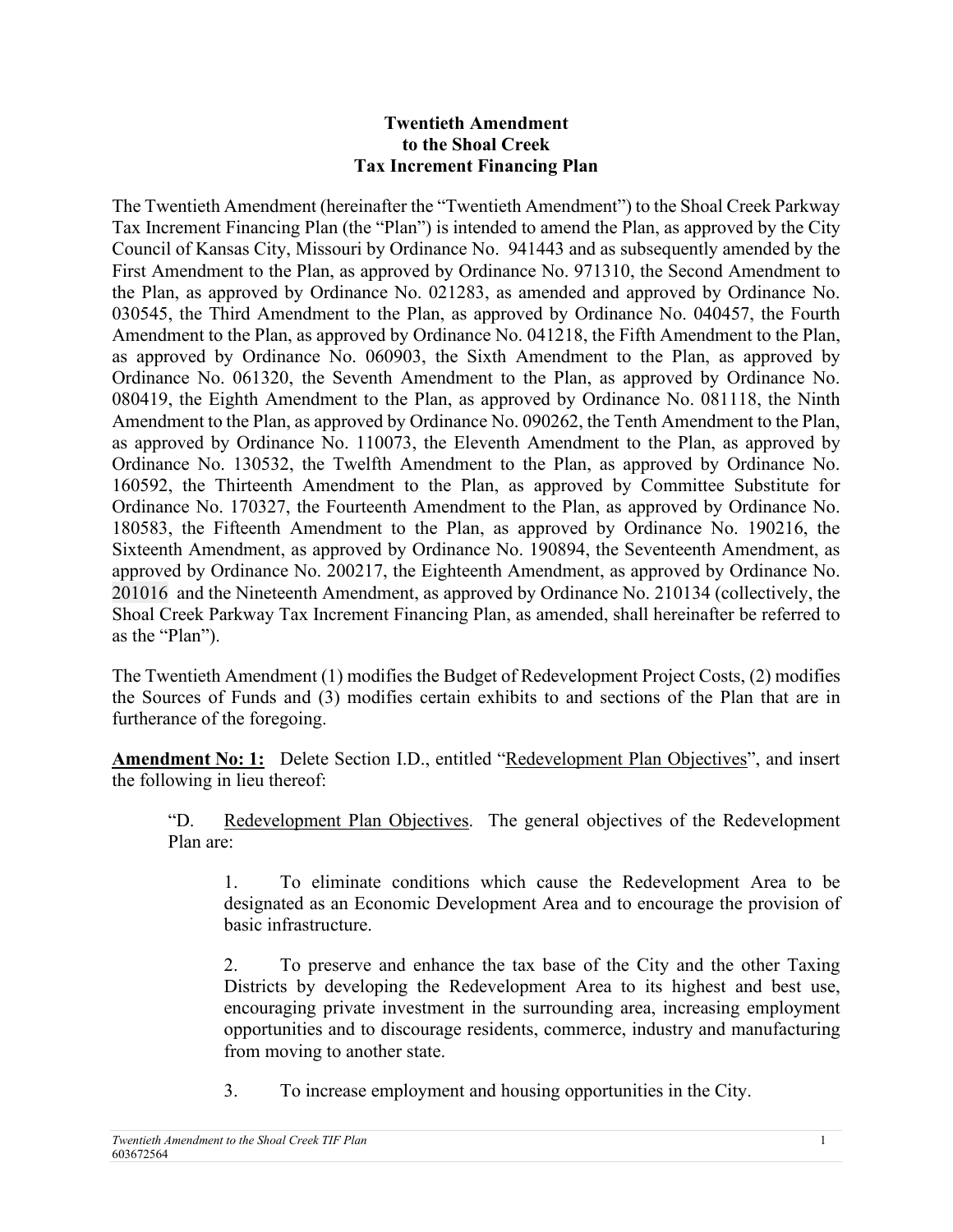4. To stimulate development which would not occur without Tax Increment Financing assistance.

5. To promote the design and construction of public infrastructure that is essential to the preparation of the Redevelopment, as more specifically set forth on Exhibit 3, attached hereto.

| Map            |                                                                             |
|----------------|-----------------------------------------------------------------------------|
| Reference      | <b>Road Improvement Description</b>                                         |
| A <sub>1</sub> | Shoal Creek Parkway: Hodge Park south to Interstate 435                     |
| A2             | Shoal Creek Parkway: Hodge Park north to NE 96th Street                     |
| A <sub>3</sub> | Shoal Creek Parkway: NE 96th Street west to Interstate 435                  |
| A <sub>4</sub> | Shoal Creek Parkway: Interstate 435 to Brighton                             |
| A <sub>5</sub> | Searcy Creek Parkway: I-435 W to Pleasant Valley                            |
| A <sub>6</sub> | Shoal Creek Parkway: NE 108th Street to Staley Road                         |
|                | Design of Searcy Creek and Shoal Creek Parkways                             |
|                | Shoal Creek Parkway Study: 100th to Brighton                                |
|                | Water Line                                                                  |
| B              | NE 72nd Street: Gladstone city limits to N Brighton                         |
| $C1-C4$        | Maple Woods Parkway: Indiana to Interstate 435                              |
| D1             | NE 76th: 650 linear feet west of N Flintlock to Interstate 435              |
| D2             | Soccer Drive: Interstate 435 to Brighton                                    |
| D <sub>3</sub> | Soccer Drive: N Brighton to Spruce Avenue                                   |
| D <sub>4</sub> | NE 76th box culvert                                                         |
| E              | NE 96th Street between Shoal Creek Parkway and N Flintlock                  |
|                | Road                                                                        |
| F1             | N Flintlock: NE 96th Street to Missouri Route 152                           |
| F2             | N Flintlock: Missouri Route 152 to NE 76th Street                           |
| F3             | N Flintlock: 76th Street to the "Flintlock Flyover"                         |
| F <sub>4</sub> | N Flintlock: Traffic Signalization at NE 90 <sup>th</sup> Street, which may |
|                | include a crosswalk in lieu of or in addition to the traffic signal         |
| G1             | N Brighton: Missouri Route 152 to NE 80th Street                            |
| G <sub>2</sub> | N Brighton: 1941 linear feet south of NE 79th Street to N Pleasant          |
|                | Valley                                                                      |
| G <sub>3</sub> | N Brighton: NE 80th Street to 2700 linear feet south of NE 76th             |
|                | <b>Street</b>                                                               |
| G4             | N. Brighton Water Line                                                      |
| G <sub>5</sub> | SKW Design & Construction Services                                          |
| G <sub>6</sub> | NE 58 <sup>th</sup> Street to Pleasant Valley Road                          |
| H1             | N Eastern Avenue: Intersection at Highway 291                               |
| H2             | N Eastern: South of Kellybrook Elementary School approximately              |
|                | 2,000 linear feet                                                           |
| H <sub>3</sub> | N Eastern Avenue: 96th Street to 106th Street                               |

6. To provide for the design and/or construction of the following:

 $\blacksquare$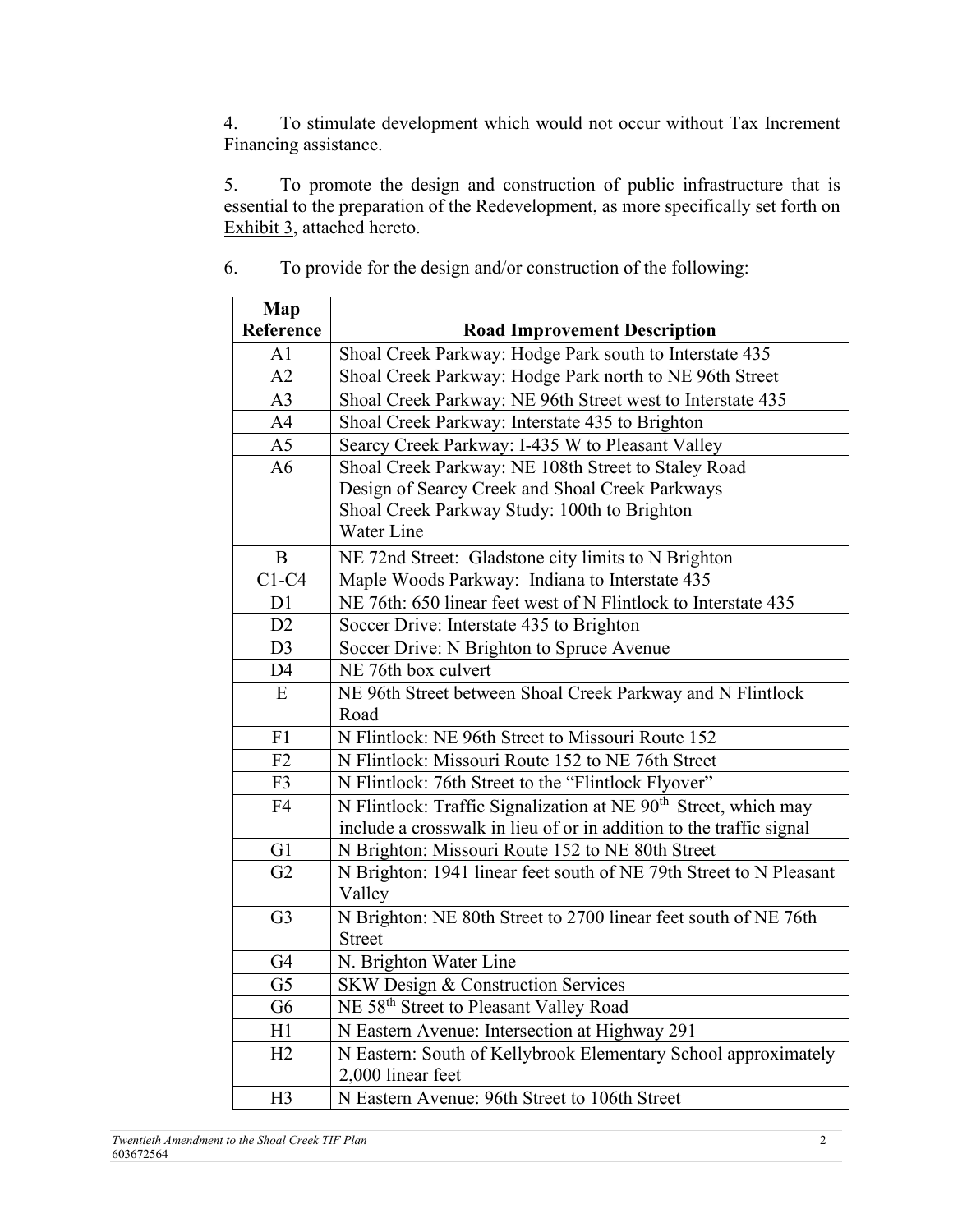| H4             | N Eastern: 108th to Highway 291                                                                                    |
|----------------|--------------------------------------------------------------------------------------------------------------------|
| $\mathbf{I}$   | NE 108th: Smalley to Interstate 435                                                                                |
| 12             | NE 108th: Interstate 435 to Staley Road                                                                            |
| J              | Interstate 35/Highway 291 Intersection                                                                             |
| K1             | NE 104th: Highway 291 to A Highway                                                                                 |
| K <sub>2</sub> | NE 104 <sup>th</sup> Street: 1/2 mile east of Highway 291 to Liberty/Kansas                                        |
|                | City city limits                                                                                                   |
| K3             | NE 104 <sup>th</sup> Street: Liberty/Kansas City city limits to A Highway                                          |
|                | (KCMO share)                                                                                                       |
| K4             | NE 104 <sup>th</sup> Street: Signal at Highway 291                                                                 |
|                | Shoal Creek Parkway Study: 100th to Brighton Water Line                                                            |
| L              | Highway 152: Interstate 35 Interchange                                                                             |
| L1             | Highway 152: Shoal Creek Parkway to Interstate 35                                                                  |
| L2             | Highway 152: Traffic Control Study and Corridor Improvements                                                       |
|                | between Shoal Creek Parkway and Interstate 35                                                                      |
| M1             | Pleasant Valley Road: Intersection with Brighton                                                                   |
| M <sub>2</sub> | Pleasant Valley Road: Brighton to Searcy Creek                                                                     |
| N              | <b>Hodge Park Improvements</b>                                                                                     |
| $\mathcal{O}$  | Infrastructure improvements related to the construction of a fire                                                  |
|                | station within the Redevelopment Area                                                                              |
| $\mathbf{P}$   | Trail segment along Shoal Creek Parkway, between N. Brighton                                                       |
|                | and Pleasant Valley Road                                                                                           |
| Q              | N. Booth Avenue north of MO Highway 152 and MO Highway                                                             |
|                | 152, beginning at a point 1,400 linear feet west of N. Booth                                                       |
|                | Avenue and continuing to a point 1,960 linear feet east of N.                                                      |
|                | <b>Booth Avenue</b>                                                                                                |
| $\mathbf R$    | <b>Public Detentions</b>                                                                                           |
| S              | Public Utilities - Storm Water Sewer, Sanitary Sewers and a                                                        |
|                | Water Main along MO Highway 152, beginning at a point 1,400                                                        |
|                | linear feet west of N. Booth Avenue and continuing to a point                                                      |
|                | 1,960 linear feet east of N. Booth Avenue, and Dry Utilities                                                       |
| T              | Woodneath Library Improvements – Walkways & Trails, Site                                                           |
|                | Utility Extensions, Paving, Exterior Electrical/Lighting,<br>Sitework/Earthwork and Sod for Trails and Contingency |
| U              | NE 108 <sup>th</sup> Street: Traffic signal at 108 <sup>th</sup> and NE Cookingham Drive                           |
|                |                                                                                                                    |
| V              | N. Sherman: Street lights between NE Cookingham Drive and NE                                                       |
|                | 116 <sup>th</sup> Terrace                                                                                          |
| W              | Maplewoods Parkway: Shoal Creek Parkway to NE 112 <sup>th</sup> Street,                                            |
|                | including the construction of water line                                                                           |

Specific objectives of the Plan are set forth on Exhibit 3, attached hereto."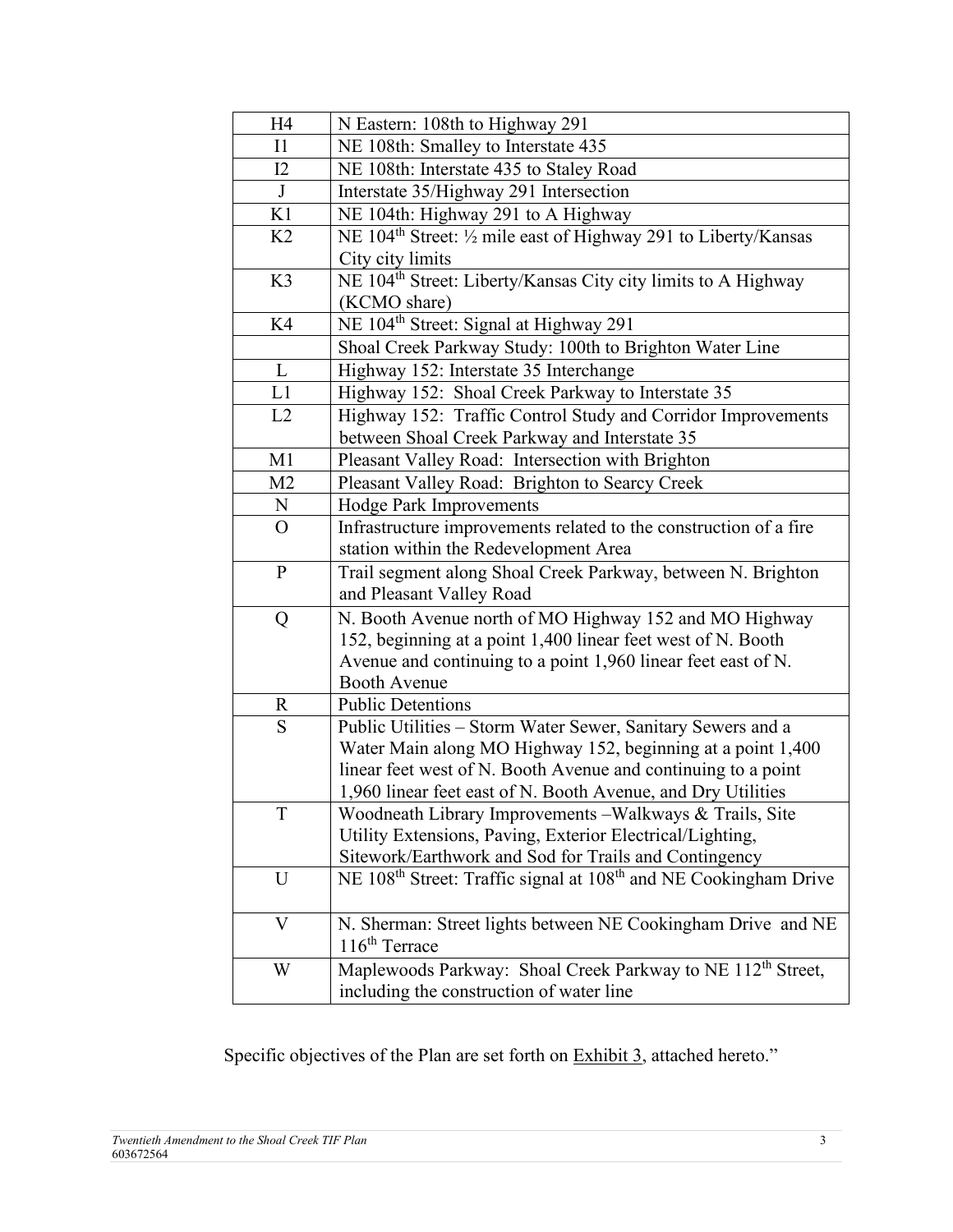**Amendment No: 2:** Delete the first paragraph of Section II.A., entitled, Estimated Redevelopment Project Costs, and insert the following in lieu thereof:

A. Estimated Redevelopment Project Costs. Estimated Redevelopment Project Costs for the Plan are projected to be approximately \$287,138,058 over the life of the Plan. The Plan proposes that approximately \$195,456,674 in Redevelopment Project Costs are eligible for reimbursement from the Special Allocation Fund. The reimbursable Redevelopment Project Costs include those set forth in Exhibit 4.

**Amendment No. 3:** Delete Exhibit 3, entitled "Specific Objectives of Redevelopment Plan", and insert the following in lieu thereof.

**Amendment No: 4:** Delete Exhibit 4, entitled "Estimated Redevelopment Project Costs", and insert the revised Exhibit 4, attached hereto, in lieu thereof.

**Amendment No: 5:** Delete Exhibit 5, entitled "Sources of Funds for All Estimated Redevelopment Project Costs", and insert the revised Exhibit 5, attached hereto, in lieu thereof.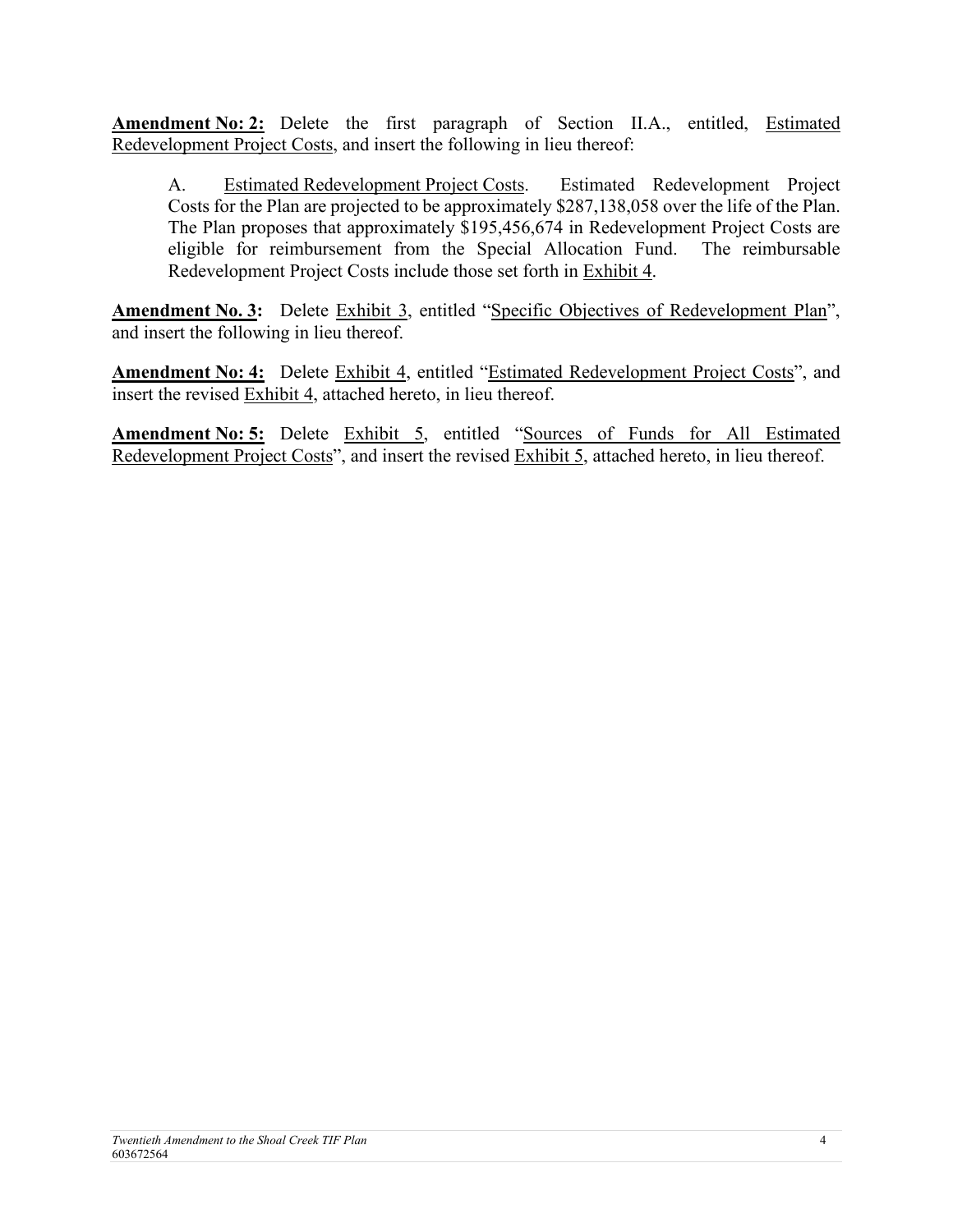## **EXHIBIT 3**

### **Specific Objectives of Redevelopment Plan**

- 1. To cure the conditions which cause the Redevelopment Area to qualify as an Economic Area under the Act by constructing street improvements necessary to provide access to Redevelopment Area.
- 2. To enhance the tax base and economy by inducing development of the Redevelopment Area to its highest and best use, and to encourage private investment in surrounding areas.
- 3. To promote the health, safety, order, convenience, prosperity and the general welfare, as well as efficiency and economy in the process of development.
- 4. To provide development/business opportunities in the areas selected for redevelopment projects and the surrounding areas.
- 5. To stimulate construction employment opportunities and increased demand for secondary and support services for the surrounding commercial area.
- 6. To stimulate residential development and commercial use consistent with that shown in the Shoal Creek Valley Area Plan.
- 7. To provide for the design and/or construction of the following:

| Map            |                                                                 |
|----------------|-----------------------------------------------------------------|
| Reference      | <b>Road Improvement Description</b>                             |
| A1             | Shoal Creek Parkway: Hodge Park south to Interstate 435         |
| A2             | Shoal Creek Parkway: Hodge Park north to NE 96th Street         |
| A <sub>3</sub> | Shoal Creek Parkway: NE 96th Street west to Interstate 435      |
| A <sup>4</sup> | Shoal Creek Parkway: Interstate 435 to Brighton                 |
| A <sub>5</sub> | Searcy Creek Parkway: I-435 W to Pleasant Valley                |
| A6             | Shoal Creek Parkway: NE 108th Street to Staley Road             |
|                | Design of Searcy Creek and Shoal Creek Parkways                 |
|                | Shoal Creek Parkway Study: 100th to Brighton                    |
|                | Water Line                                                      |
| B              | NE 72nd Street: Gladstone city limits to N Brighton             |
| $C1-C4$        | Maple Woods Parkway: Indiana to Interstate 435                  |
| D1             | NE 76th: 650 linear feet west of N Flintlock to Interstate 435  |
| D2             | Soccer Drive: Interstate 435 to Brighton                        |
| D <sub>3</sub> | Soccer Drive: N Brighton to Spruce Avenue                       |
| D <sub>4</sub> | NE 76th box culvert                                             |
| E              | NE 96th Street between Shoal Creek Parkway and N Flintlock Road |
| F1             | N Flintlock: NE 96th Street to Missouri Route 152               |
| F <sub>2</sub> | N Flintlock: Missouri Route 152 to NE 76th Street               |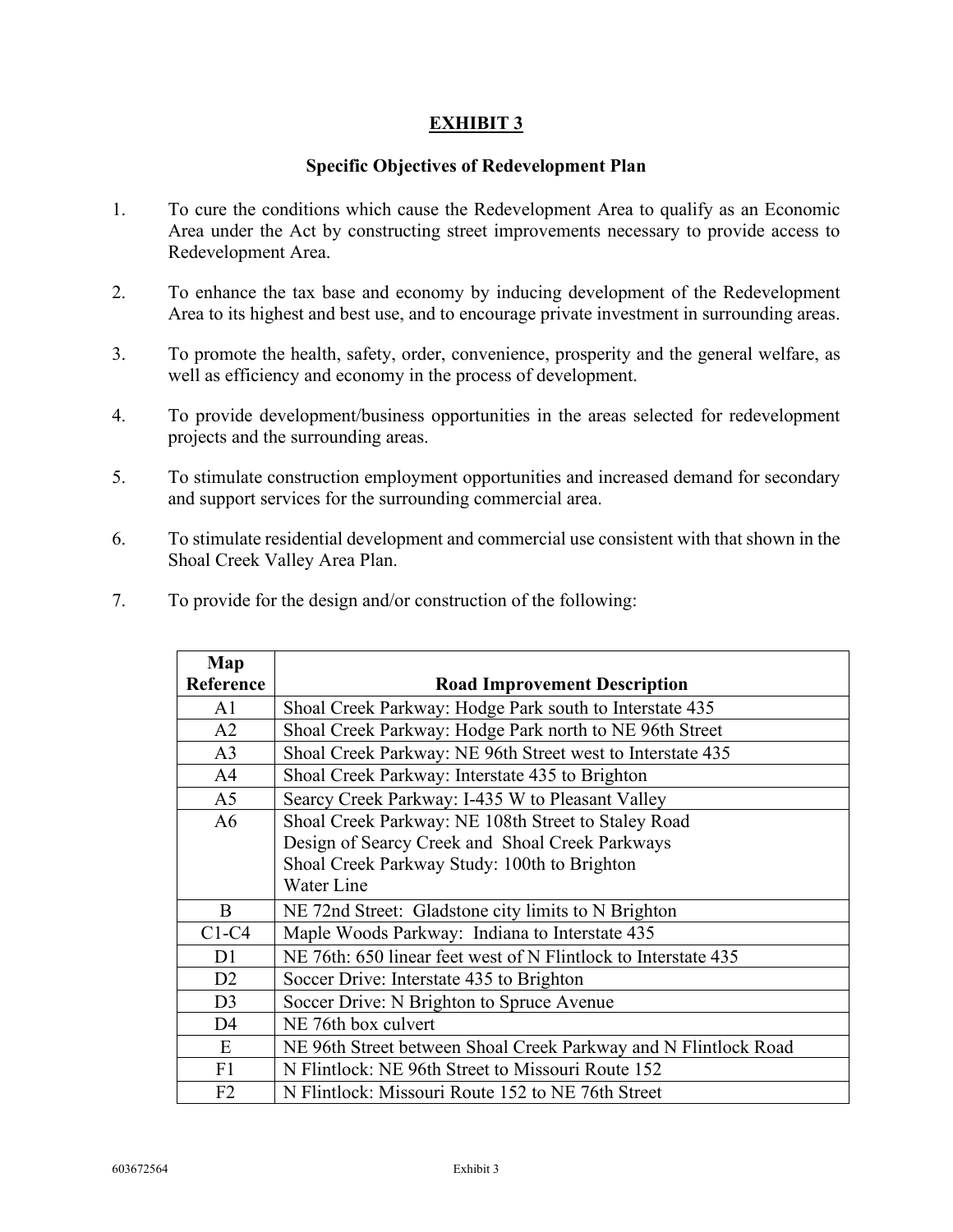| Map            |                                                                                                 |
|----------------|-------------------------------------------------------------------------------------------------|
| Reference      | <b>Road Improvement Description</b>                                                             |
| F <sub>3</sub> | N Flintlock: 76th Street to the "Flintlock Flyover"                                             |
| G1             | N Brighton: Missouri Route 152 to NE 80th Street                                                |
| G2             | N Brighton: 1941 linear feet south of NE 79th Street to N Pleasant Valley                       |
| G <sub>3</sub> | N Brighton: NE 80th Street to 2700 linear feet south of NE 76th Street                          |
| G4             | N Brighton Water Line                                                                           |
| G <sub>5</sub> | SKW Design & Construction Services                                                              |
| G <sub>6</sub> | NE 58 <sup>th</sup> Street to Pleasant Valley Road                                              |
| H1             | N Eastern Avenue: Intersection at Highway 291                                                   |
| H2             | N Eastern: South of Kellybrook Elementary School approximately 2,000                            |
|                | linear feet                                                                                     |
| H <sub>3</sub> | N Eastern Avenue: 96th Street to 106th Street                                                   |
| H <sub>4</sub> | N Eastern: 108th to Highway 291                                                                 |
| $\mathbf{I}$   | NE 108th: Smalley to Interstate 435                                                             |
| I2             | NE 108th: Interstate 435 to Staley Road                                                         |
| $\bf J$        | Interstate 35/Highway 291 Intersection                                                          |
| K1             | NE 104th: Highway 291 to A Highway                                                              |
| K <sub>2</sub> | NE 104 <sup>th</sup> Street: $\frac{1}{2}$ mile east of Highway 291 to Liberty/Kansas City city |
|                | limits                                                                                          |
| K3             | NE 104 <sup>th</sup> Street: Liberty/Kansas City city limits to A Highway (KCMO                 |
|                | share)                                                                                          |
| K4             | NE 104 <sup>th</sup> Street: Signal at Highway 291                                              |
|                | Shoal Creek Parkway Study: 100th to Brighton Water Line                                         |
| L              | Interstate 35: Highway 152 Interchange                                                          |
| M1             | Pleasant Valley Road: Intersection with Brighton                                                |
| M <sub>2</sub> | Pleasant Valley Road: Brighton to Searcy Creek                                                  |
| N              | <b>Hodge Park Improvements</b>                                                                  |
| O              | Infrastructure improvements related to the construction of a fire station                       |
|                | within the Redevelopment Area                                                                   |
| $\mathbf{P}$   | Trail segment along Shoal Creek Parkway, between N. Brighton and                                |
|                | <b>Pleasant Valley Road</b>                                                                     |
| Q              | N Booth Avenue north of MO Highway 152 and MO Highway 152,                                      |
|                | beginning at a point 1,400 linear feet west of N. Booth Avenue and                              |
|                | continuing to a point 1,960 linear feet east of N. Booth Avenue                                 |
| R              | <b>Public Detentions</b>                                                                        |
| S              | Public Utilities – Storm Water Sewer, Sanitary Sewers and a Water Main                          |
|                | along MO Highway 152, beginning at a point 1,400 linear feet west of N.                         |
|                | Booth Avenue and continuing to a point 1,960 linear feet east of N. Booth                       |
|                | Avenue, and Dry Utilities                                                                       |
| T              | Woodneath Library Improvements - Walkways & Trails, Site Utility                                |
|                | Extensions, Paving, Exterior Electrical/Lighting, Sitework/Earthwork and                        |
|                | Sod for Trails and Contingency                                                                  |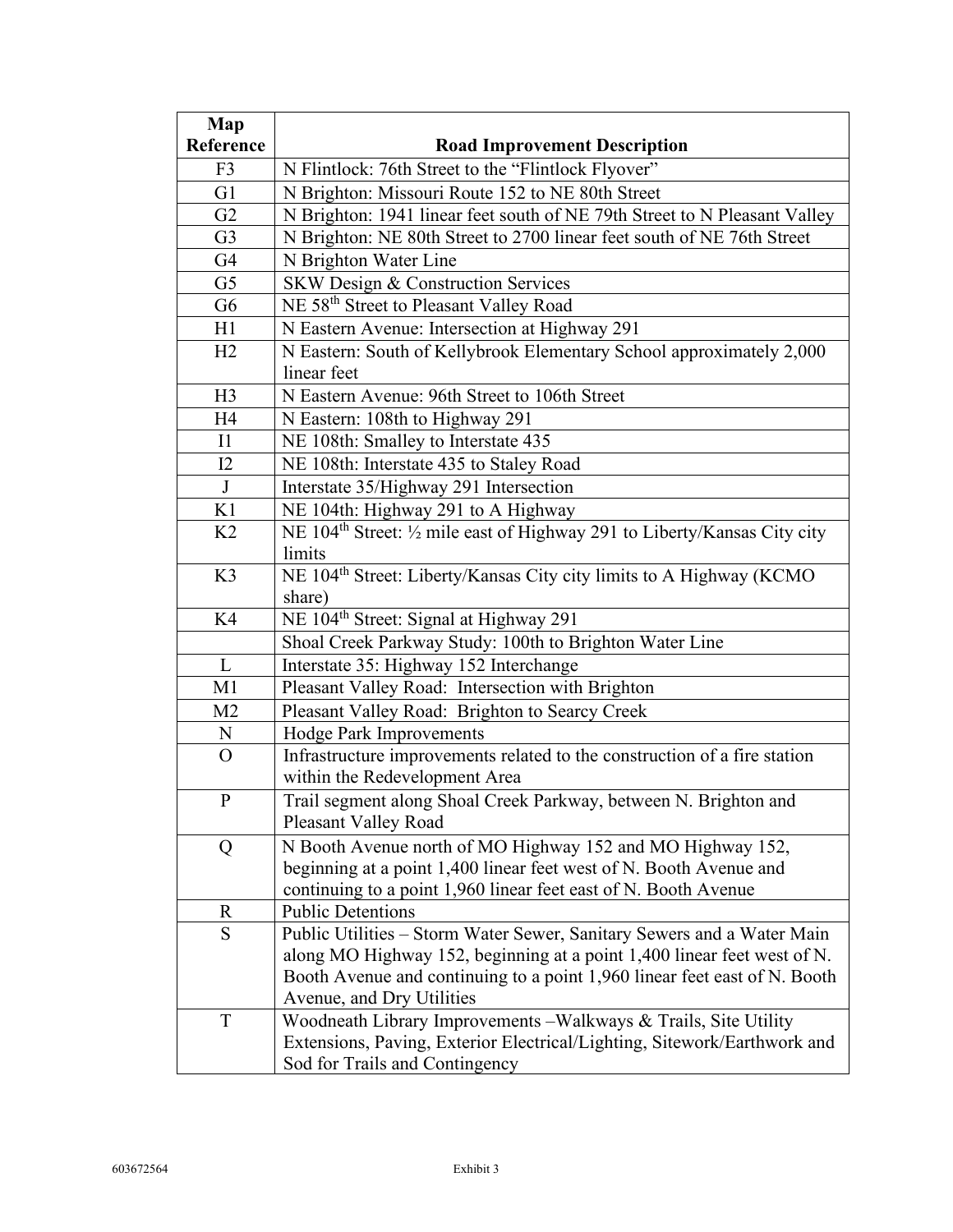| Map       |                                                                                                                       |
|-----------|-----------------------------------------------------------------------------------------------------------------------|
| Reference | <b>Road Improvement Description</b>                                                                                   |
| U         | NE 108 <sup>th</sup> Street: Traffic signal at 108 <sup>th</sup> and NE Cookingham Drive                              |
|           | N. Sherman: Street lights between NE Cookingham Drive and NE 116 <sup>th</sup><br>Terrace                             |
| W         | Maplewoods Parkway: Shoal Creek Parkway to NE 112 <sup>th</sup> Street.<br>including the construction of a water line |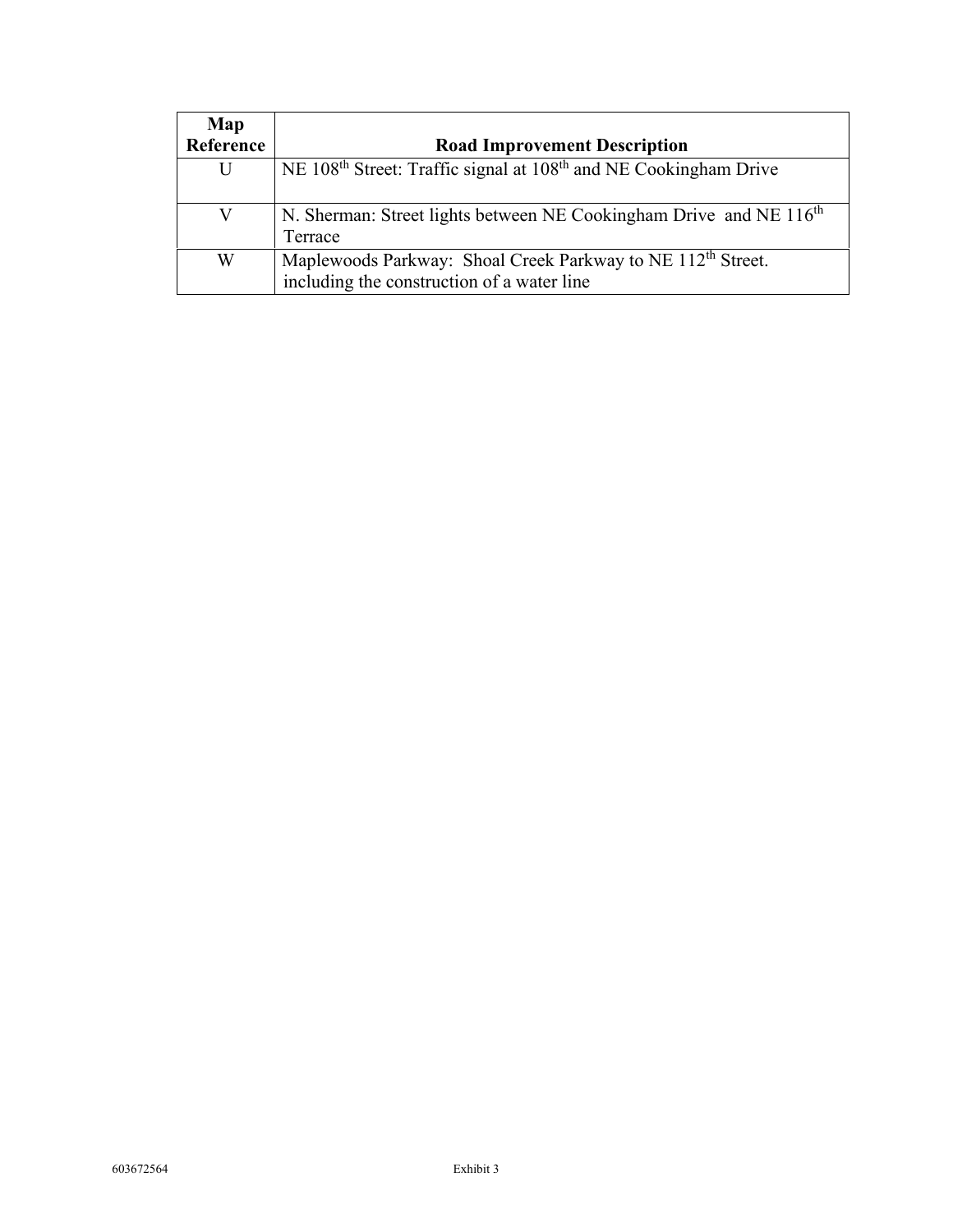## **EXHIBIT 4**

## **Estimated Redevelopment Project Costs**

[See Attached]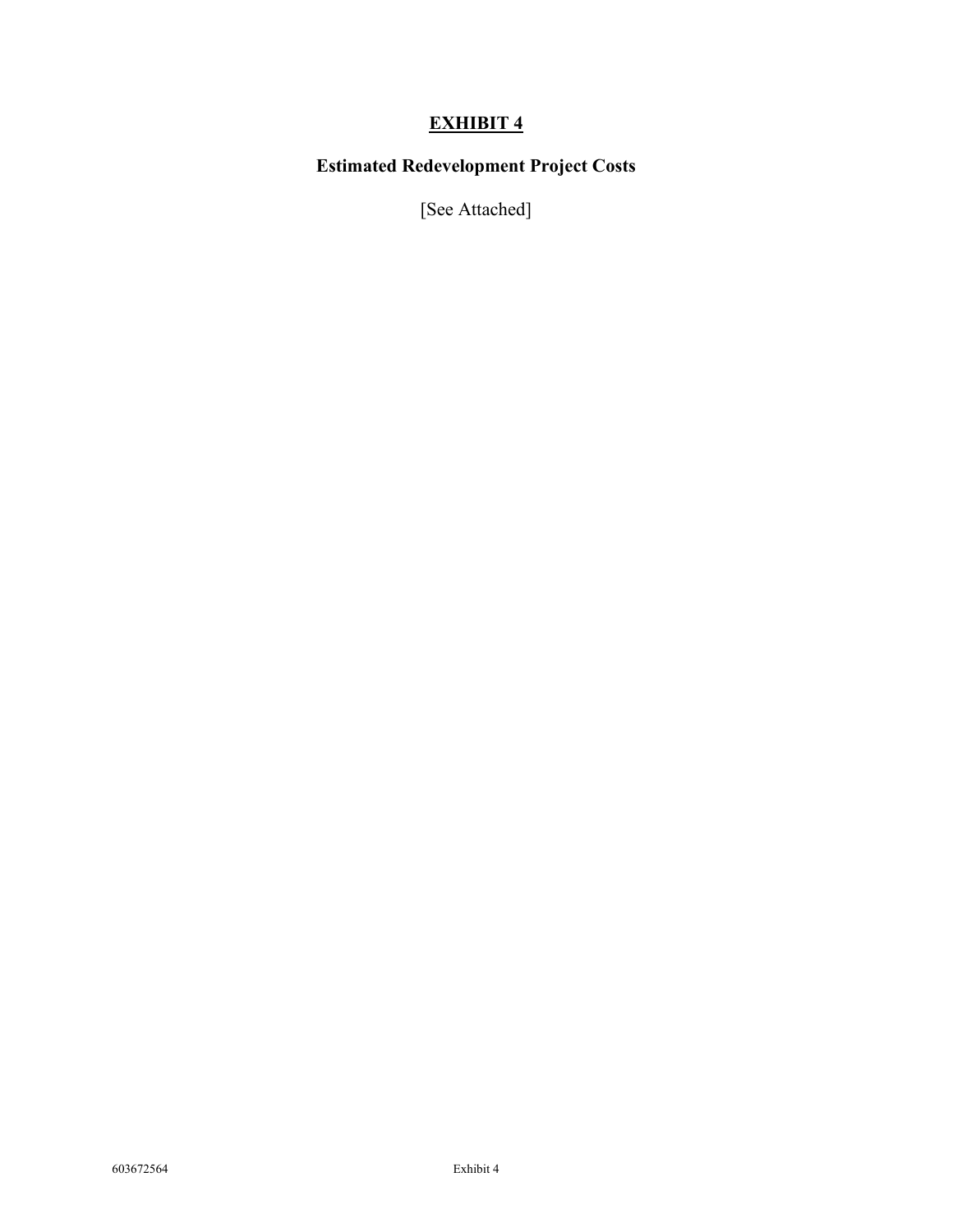## **EXHIBIT 5**

#### **Sources of Funds**

| other Sources within Proposed<br>Redevelopment Project Areas<br>\$91,681,384 |  |
|------------------------------------------------------------------------------|--|
|                                                                              |  |

#### **A. Bonds**

The total estimated amount of EATs over the life of the Plan available to reimburse project costs is \$195,456,674. The Commission may dedicate part or all of this amount to help support the issuance of bonds to defray the cost of the projects.